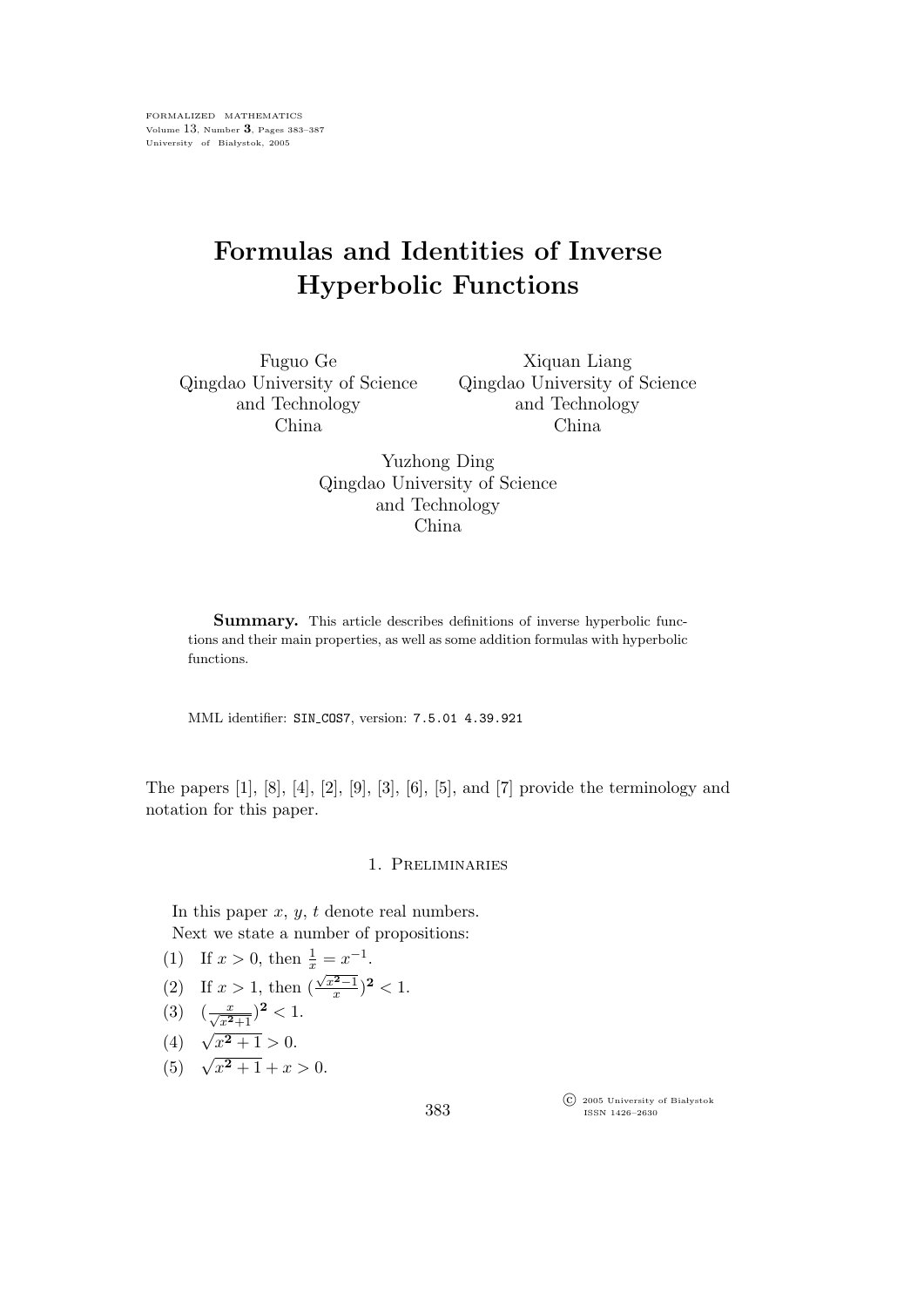(6) If  $y \ge 0$  and  $x \ge 1$ , then  $\frac{x+1}{y} \ge 0$ . (7) If  $y \ge 0$  and  $x \ge 1$ , then  $\frac{x-1}{y} \ge 0$ . (8) If  $x \ge 1$ , then  $\sqrt{\frac{x+1}{2}} \ge 1$ . (9) If  $y \ge 0$  and  $x \ge 1$ , then  $\frac{x^2-1}{y} \ge 0$ . (10) If  $x \geq 1$ , then  $\sqrt{\frac{x+1}{2}} + \sqrt{\frac{x-1}{2}} > 0$ . (11) If  $x^2 < 1$ , then  $x + 1 > 0$  and  $1 - x > 0$ . (12) If  $x \neq 1$ , then  $(1-x)^2 > 0$ . (13) If  $x^2 < 1$ , then  $\frac{x^2+1}{1-x^2} \ge 0$ . (14) If  $x^2 < 1$ , then  $\left(\frac{2 \cdot x}{1+x^2}\right)^2 < 1$ . (15) If  $0 < x$  and  $x < 1$ , then  $\frac{1+x}{1-x} > 0$ . (16) If  $0 < x$  and  $x < 1$ , then  $x^2 < 1$ . (17) If  $0 < x$  and  $x < 1$ , then  $\frac{1}{\sqrt{1-x^2}} > 1$ . (18) If  $0 < x$  and  $x < 1$ , then  $\frac{2 \cdot x}{1 - x^2} > 0$ . (19) If  $0 < x$  and  $x < 1$ , then  $0 < (1 - x^2)^2$ . (20) If  $0 < x$  and  $x < 1$ , then  $\frac{1+x^2}{1-x^2} > 1$ . (21) If  $1 < x^2$ , then  $(\frac{1}{x})^2 < 1$ . (22) If  $0 < x$  and  $x \le 1$ , then  $1 - x^2 \ge 0$ . (23) If  $1 \le x$ , then  $0 < x + \sqrt{x^2 - 1}$ . (24) If  $1 \le x$  and  $1 \le y$ , then  $0 \le x \cdot \sqrt{y^2 - 1} + y \cdot \sqrt{x^2 - 1}$ . (25) If  $1 \le x$  and  $1 \le y$  and  $|y| \le |x|$ , then  $0 < y - \sqrt{y^2 - 1}$ . (26) If  $1 \le x$  and  $1 \le y$  and  $|y| \le |x|$ , then  $0 \le y \cdot \sqrt{x^2 - 1} - x \cdot \sqrt{y^2 - 1}$ . (27) If  $x^2 < 1$  and  $y^2 < 1$ , then  $x \cdot y \neq -1$ . (28) If  $x^2 < 1$  and  $y^2 < 1$ , then  $x \cdot y \neq 1$ . (29) If  $x \neq 0$ , then  $\exp x \neq 1$ . (30) If  $0 \neq x$ , then  $(\exp x)^2 - 1 \neq 0$ . (31) If  $0 < t$ , then  $\frac{t^2-1}{t^2+1} < 1$ . (32) If  $-1 < t$  and  $t < 1$ , then  $0 < \frac{t+1}{1-t}$  $rac{t+1}{1-t}$ .

## 2. Formulas and Identities of Inverse Hyperbolic Functions

Let x be a real number. The functor  $\sinh' x$  yields a real number and is defined by:

(Def. 1)  $\sinh' x = \log_e(x + \sqrt{x^2 + 1}).$ 

Let x be a real number. The functor  $\cosh'_1 x$  yielding a real number is defined by: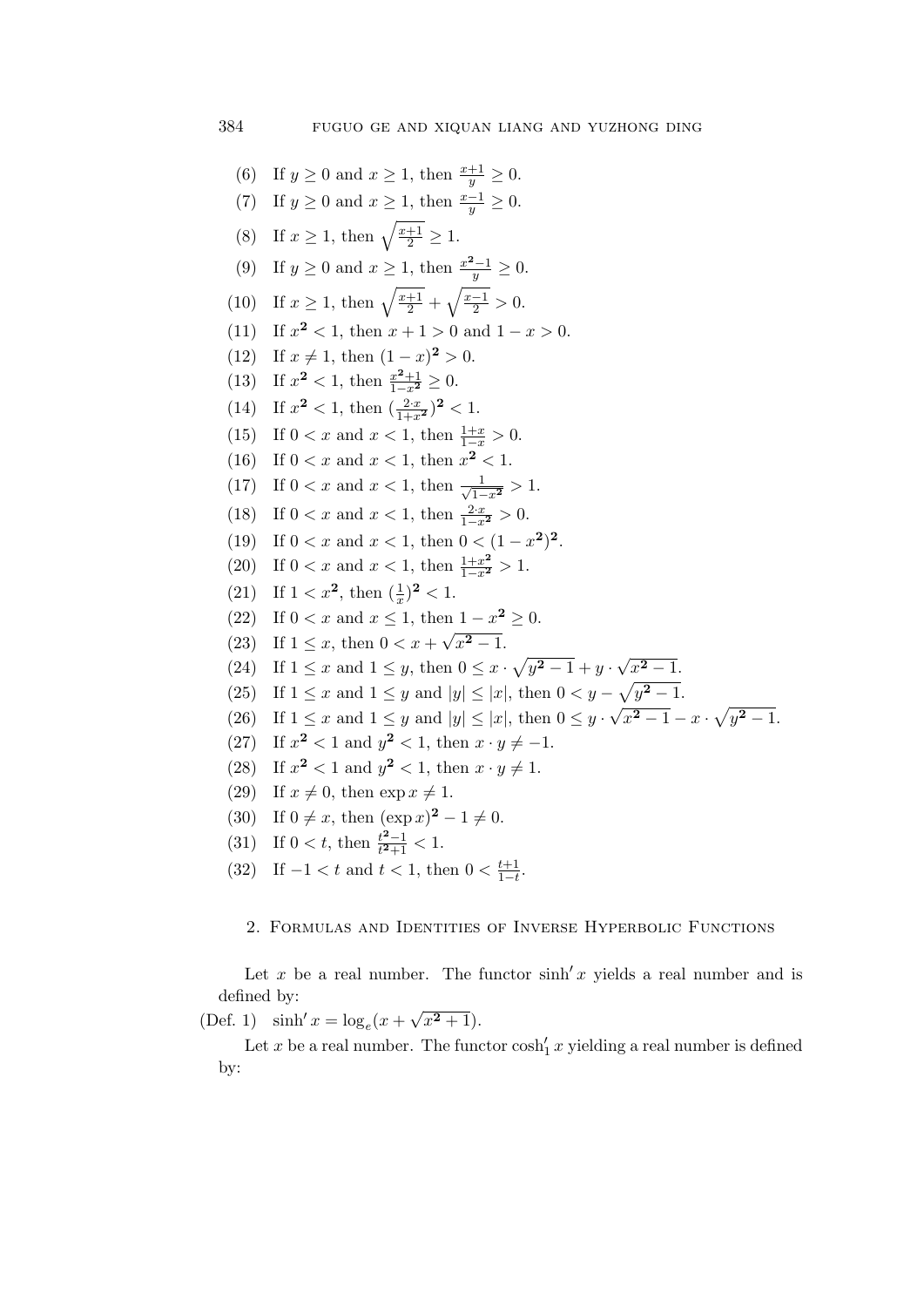(Def. 2)  $\cosh'_1 x = \log_e(x + \sqrt{x^2 - 1}).$ 

Let x be a real number. The functor  $\cosh'_{2} x$  yields a real number and is defined by:

(Def. 3)  $\cosh'_{2} x = -\log_{e}(x + \sqrt{x^{2} - 1}).$ 

Let x be a real number. The functor  $\tanh x$  yields a real number and is defined by:

(Def. 4)  $\tanh' x = \frac{1}{2}$  $\frac{1}{2} \cdot \log_e(\frac{1+x}{1-x})$  $rac{1+x}{1-x}$ ).

Let x be a real number. The functor  $\coth' x$  yielding a real number is defined as follows:

(Def. 5) coth'  $x = \frac{1}{2}$  $\frac{1}{2} \cdot \log_e(\frac{x+1}{x-1})$  $\frac{x+1}{x-1}$ ).

Let x be a real number. The functor  $\operatorname{sech}'_1 x$  yields a real number and is defined by:

(Def. 6) 
$$
\operatorname{sech}'_1 x = \log_e(\frac{1+\sqrt{1-x^2}}{x}).
$$

Let x be a real number. The functor  $\operatorname{sech}'_2 x$  yielding a real number is defined as follows:

(Def. 7) 
$$
\operatorname{sech}'_2 x = -\log_e(\frac{1+\sqrt{1-x^2}}{x}).
$$

Let x be a real number. The functor csch' x yielding a real number is defined by:

.

$$
\begin{array}{ll} \text{(Def. 8)(i)} & \text{csch}'\,x = \log_e\left(\frac{1+\sqrt{1+x^2}}{x}\right) \text{ if } 0 < x, \\ \text{(ii)} & \text{csch}'\,x = \log_e\left(\frac{1-\sqrt{1+x^2}}{x}\right) \text{ if } x < 0, \end{array}
$$

(iii)  $x < 0$ , otherwise.

The following propositions are true:

- (33) If  $0 \le x$ , then  $\sinh' x = \cosh'_1 \sqrt{x^2 + 1}$ .
- (34) If  $x < 0$ , then sinh'  $x = \cosh^2 2 \sqrt{x^2 + 1}$ .

(35) 
$$
\sinh' x = \tanh'(\frac{x}{\sqrt{x^2+1}}).
$$

(36) If 
$$
x \ge 1
$$
, then  $\cosh'_1 x = \sinh' \sqrt{x^2 - 1}$ .

(37) If 
$$
x > 1
$$
, then  $\cosh'_1 x = \tanh'(\frac{\sqrt{x^2-1}}{x})$ .

(38) If 
$$
x \ge 1
$$
, then  $\cosh'_1 x = 2 \cdot \cosh'_1 \sqrt{\frac{x+1}{2}}$ .

(39) If 
$$
x \ge 1
$$
, then  $\cosh_2' x = 2 \cdot \cosh_2' \sqrt{\frac{x+1}{2}}$ 

(40) If 
$$
x \ge 1
$$
, then  $\cosh'_1 x = 2 \cdot \sinh' \sqrt{\frac{x-1}{2}}$ .

(41) If 
$$
x^2 < 1
$$
, then  $\tanh' x = \sinh'(\frac{x}{\sqrt{1-x^2}})$ .

- (42) If  $0 < x$  and  $x < 1$ , then  $\tanh' x = \cosh'_{1}(\frac{1}{\sqrt{1-x^2}})$ .
- (43) If  $x^2 < 1$ , then  $\tanh x = \frac{1}{2}$  $\frac{1}{2} \cdot \sinh'(\frac{2 \cdot x}{1 - x^2}).$
- (44) If  $x > 0$  and  $x < 1$ , then  $\tanh x = \frac{1}{2}$  $\frac{1}{2} \cdot \cosh( \frac{1+x^2}{1-x^2} ).$
- (45) If  $x^2 < 1$ , then  $\tanh x = \frac{1}{2}$  $\frac{1}{2} \cdot \tanh'(\frac{2 \cdot x}{1 + x^2}).$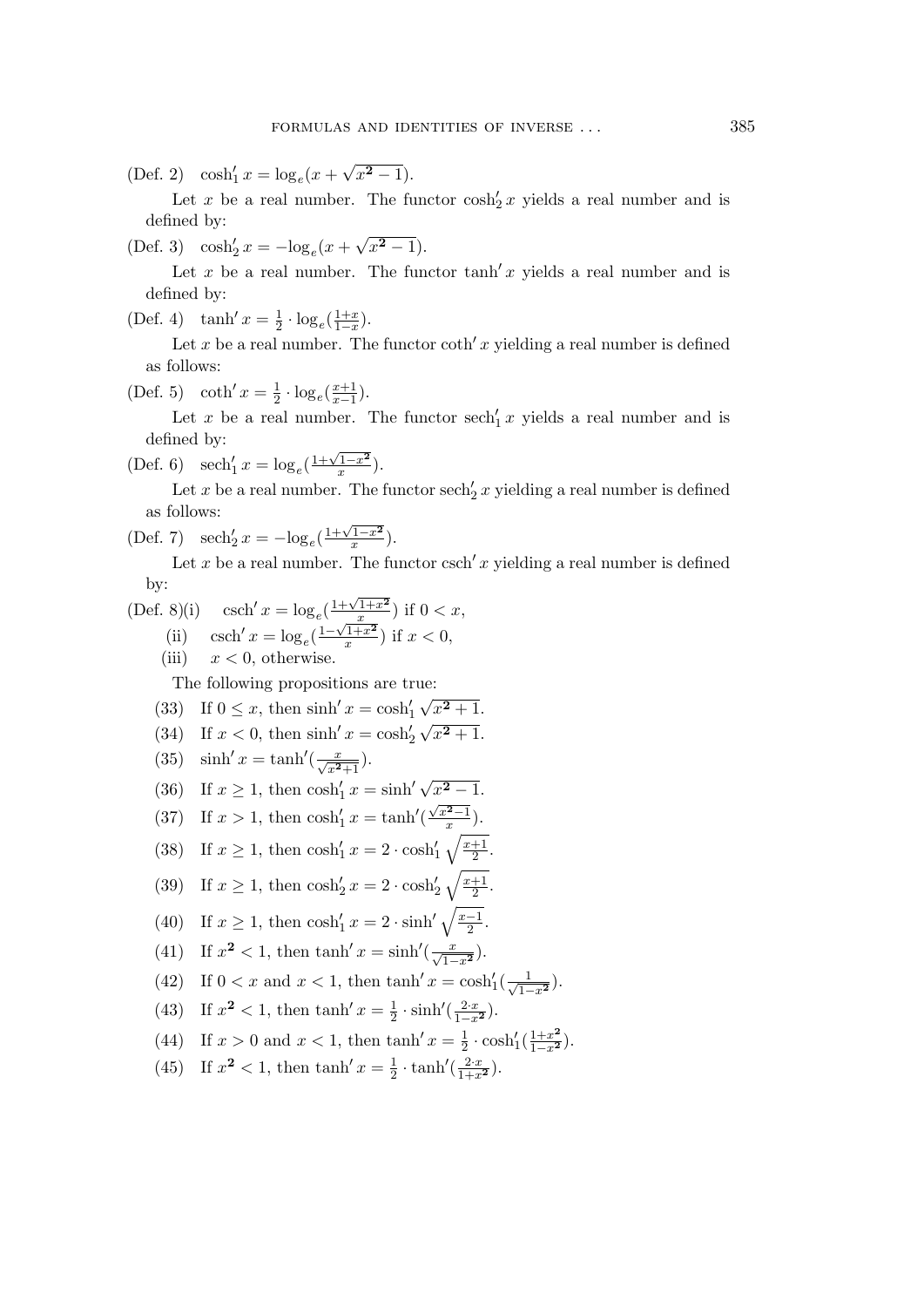- (46) If  $x^2 > 1$ , then coth'  $x = \tanh'(\frac{1}{x})$  $\frac{1}{x}$ ).
- (47) If  $x > 0$  and  $x \le 1$ , then  $\sech'_{1} x = \cosh'_{1}(\frac{1}{x})$  $(\frac{1}{x})$ .
- (48) If  $x > 0$  and  $x \le 1$ , then  $\sech'_{2} x = \cosh'_{2}(\frac{1}{x})$  $(\frac{1}{x})$ .
- (49) If  $x > 0$ , then csch'  $x = \sinh'(\frac{1}{x})$  $(\frac{1}{x})$ .
- (50) If  $x \cdot y + \sqrt{x^2 + 1} \cdot \sqrt{y^2 + 1} \ge 0$ , then sinh'  $x + \sinh'y = \sinh'(x \cdot \sqrt{1 + y^2} + \sqrt{1 + y^2})$  $y \cdot \sqrt{1+x^2}$ .
- (51)  $\sinh' x \sinh' y = \sinh' (x \cdot \sqrt{1 + y^2} y \cdot \sqrt{1 + x^2}).$
- (52) If  $1 \le x$  and  $1 \le y$ , then  $\cosh'_{1} x + \cosh'_{1} y = \cosh'_{1} \sqrt{(x^{2}-1) \cdot (y^{2}-1)}$ .  $(x \cdot y +$  $\overline{(x^2-1)\cdot (y^2-1)}$ .
- (53) If  $1 \le x$  and  $1 \le y$ , then  $\cosh'_{2} x + \cosh'_{2} y = \cosh'_{2} \sqrt{(x^{2}-1) \cdot (y^{2}-1)}$ .  $(x \cdot y +$  $\overline{(x^2-1)\cdot (y^2-1)}$ .
- (54) If  $1 \le x$  and  $1 \le y$  and  $|y| \le |x|$ , then  $\cosh'_1 x \cosh'_1 y = \cosh'_1 \sqrt{(x^2 1) \cdot (y^2 1)}$ .  $(x \cdot y \overline{(x^2-1)\cdot (y^2-1)}$ .
- (55) If  $1 \le x$  and  $1 \le y$  and  $|y| \le |x|$ , then  $\cosh'_{2} x \cosh'_{2} y = \cosh'_{2} \sqrt{(x^{2} 1) \cdot (y^{2} 1)}$ .  $(x \cdot y \overline{(x^2-1)\cdot (y^2-1)}$ .
- (56) If  $x^2 < 1$  and  $y^2 < 1$ , then  $\tanh x + \tanh y = \tanh(\frac{x+y}{1+x})$ .  $rac{x+y}{1+x\cdot y}$ .
- (57) If  $x^2 < 1$  and  $y^2 < 1$ , then  $\tanh' x \tanh' y = \tanh'(\frac{x-y}{1-x})$  $rac{x-y}{1-x\cdot y}$ ).
- (58) If  $0 < x$  and  $\left(\frac{x-1}{x+1}\right)^2 < 1$ , then  $\log_e x = 2 \cdot \tanh\left(\frac{x-1}{x+1}\right)$ .
- (59) If  $0 < x$  and  $\left(\frac{x^2-1}{x^2+1}\right)^2 < 1$ , then  $\log_e x = \tanh'(\frac{x^2-1}{x^2+1})$ .
- (60) If  $1 < x$  and  $1 \leq \frac{x^2+1}{2 \cdot x}$  $\frac{2+1}{2\cdot x}$ , then  $\log_e x = \cosh_1^{\prime} (\frac{x^2+1}{2\cdot x})$  $\frac{x+1}{2x}$ ).
- (61) If  $0 < x$  and  $x < 1$  and  $1 \le \frac{x^2+1}{2 \cdot x}$  $\frac{2+1}{2\cdot x}$ , then  $\log_e x = \cosh'_2(\frac{x^2+1}{2\cdot x})$  $\frac{x+1}{2x}$ ).
- (62) If  $0 < x$ , then  $\log_e x = \sinh'(\frac{x^2-1}{2x})$  $\frac{x-1}{2x}$ ).
- (63) If  $y = \frac{1}{2}$  $\frac{1}{2} \cdot (\exp x - \exp(-x))$ , then  $x = \log_e(y + \sqrt{y^2 + 1})$ .
- (64) If  $y = \frac{1}{2}$  $\frac{1}{2} \cdot (\exp x + \exp(-x))$  and  $1 \leq y$ , then  $x = \log_e(y + \sqrt{y^2 - 1})$  or  $x = -\log_e(y + \sqrt{y^2 - 1}).$
- (65) If  $y = \frac{\exp x \exp(-x)}{\exp x + \exp(-x)}$  $\frac{\exp x - \exp(-x)}{\exp x + \exp(-x)}$ , then  $x = \frac{1}{2}$  $\frac{1}{2} \cdot \log_e(\frac{1+y}{1-y})$  $rac{1+y}{1-y}$ ).
- (66) If  $y = \frac{\exp x + \exp(-x)}{\exp x \exp(-x)}$  $\frac{\exp x + \exp(-x)}{\exp x - \exp(-x)}$  and  $x \neq 0$ , then  $x = \frac{1}{2}$  $\frac{1}{2} \cdot \log_e(\frac{y+1}{y-1})$  $rac{y+1}{y-1}$ ).

(67) If 
$$
y = \frac{1}{\frac{\exp x + \exp(-x)}{2}}
$$
, then  $x = \log_e(\frac{1 + \sqrt{1 - y^2}}{y})$  or  $x = -\log_e(\frac{1 + \sqrt{1 - y^2}}{y})$ .

(68) If 
$$
y = \frac{1}{\frac{\exp x - \exp(-x)}{2}}
$$
 and  $x \neq 0$ , then  $x = \log_e(\frac{1 + \sqrt{1 + y^2}}{y})$  or  $x = \log_e(\frac{1 - \sqrt{1 + y^2}}{y})$ .

- (69) (The function cosh) $(2 \cdot x) = 1 + 2 \cdot (\text{the function sinh})(x)^2$ .
- (70) (The function  $\cosh(x)^2 = 1 + (\text{the function } \sinh)(x)^2$ .
- (71) (The function  $\sinh(x)^2 = (\text{the function } \cosh(x))^2 1$ .
- (72)  $\sinh(5 \cdot x) = 5 \cdot \sinh x + 20 \cdot (\sinh x)^3 + 16 \cdot (\sinh x)^5$ .